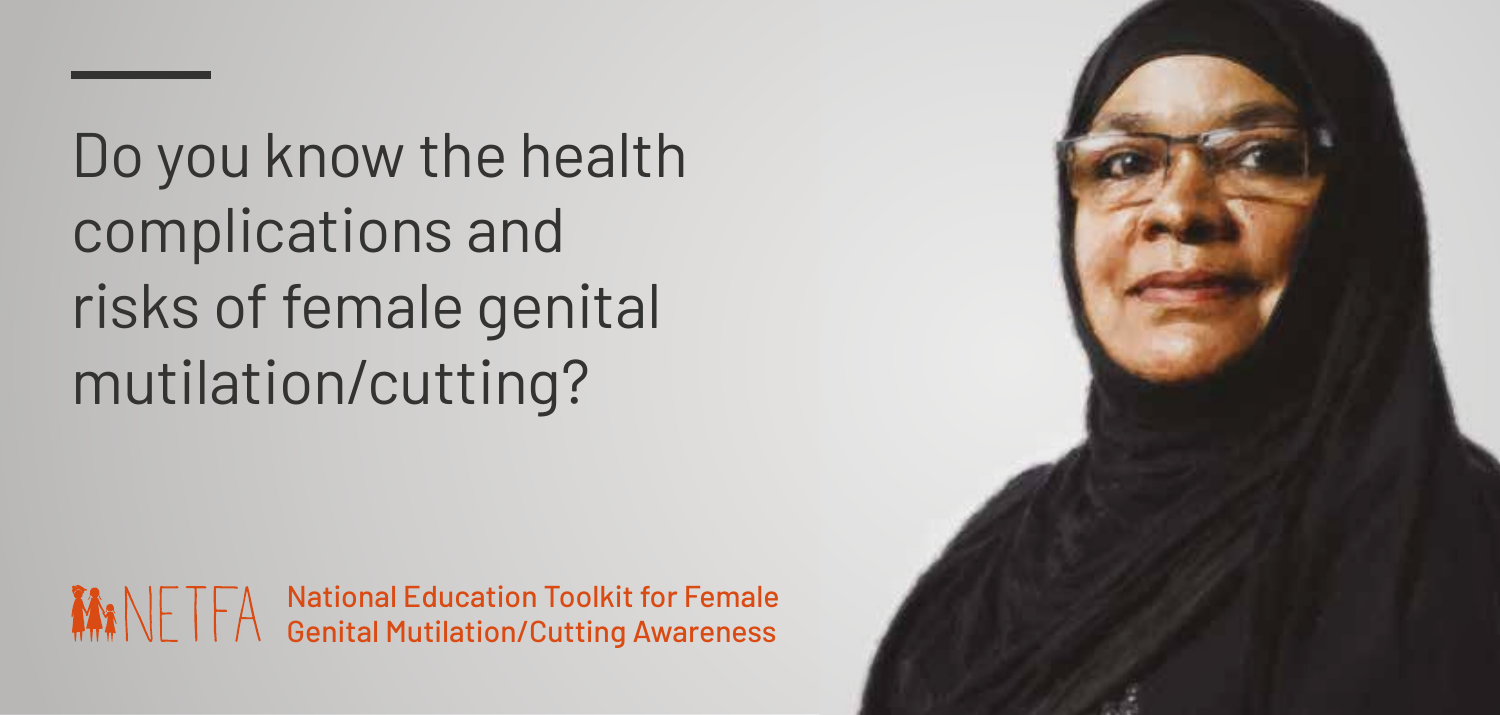How do you support women and girls you treat who have experienced female genital mutilation/cutting?

National Education Toolkit for Female MNFTFA Genital Mutilation/Cutting Awareness

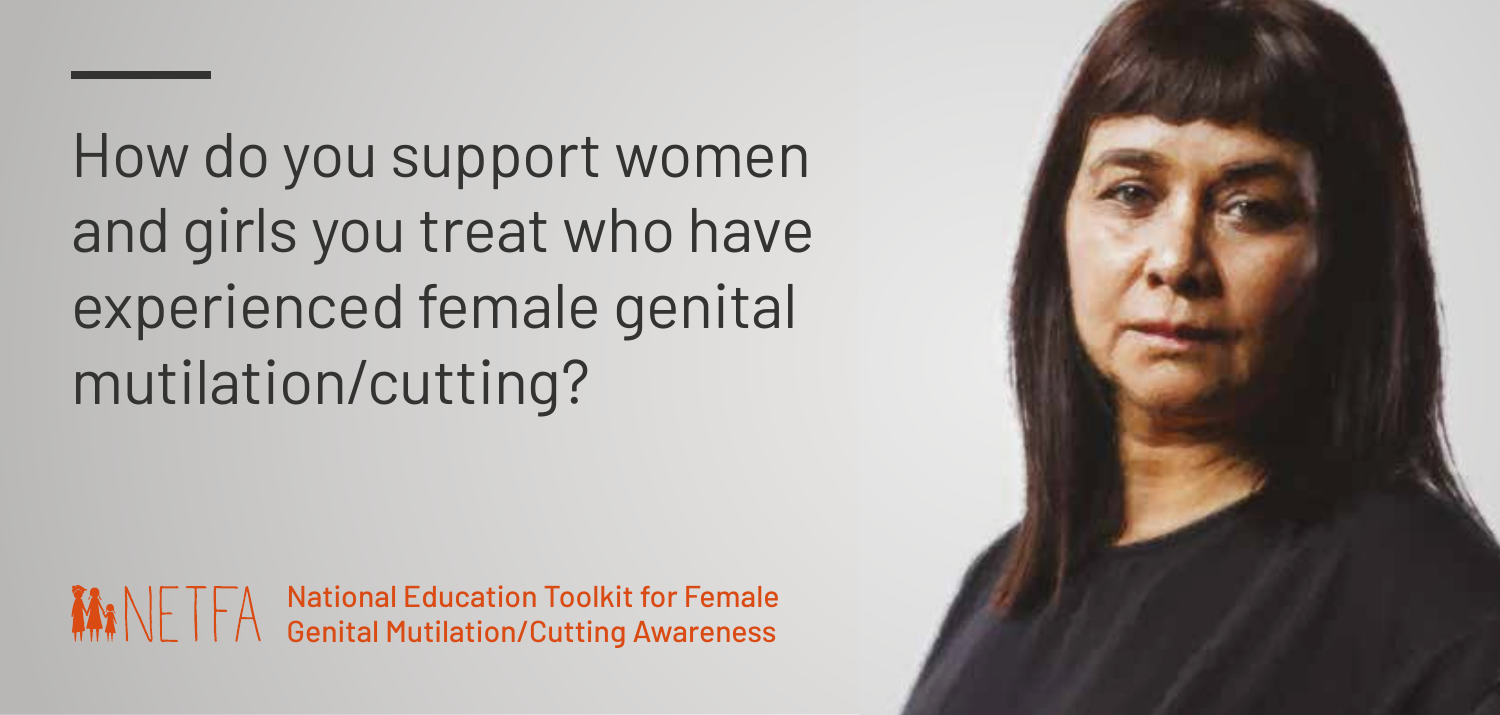How do you respond to the health issues that may arise from female genital mutilation/cutting?

National Education Toolkit for Female MINETFA Genital Mutilation/Cutting Awareness

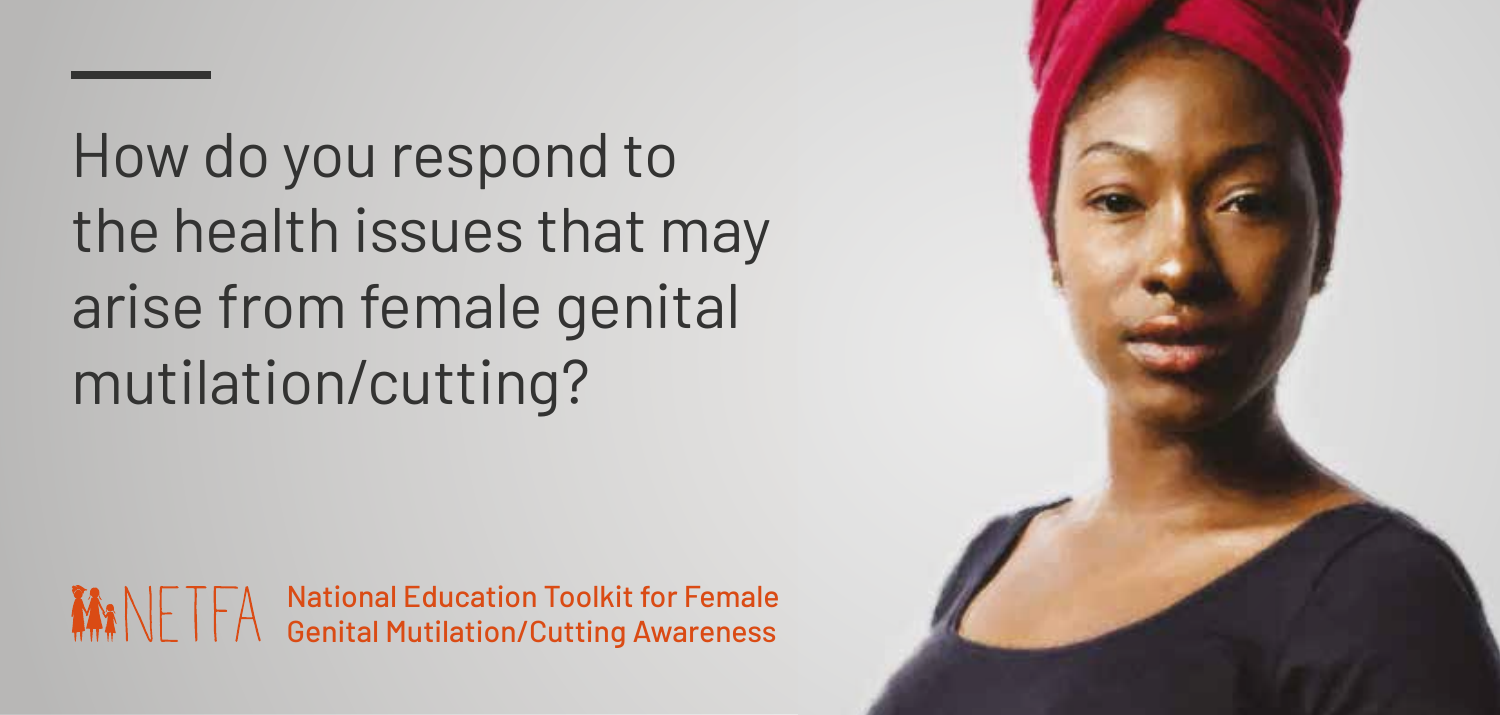How can we improve health outcomes in Australia for women and girls who have experienced female genital mutilation/cutting?

National Education Toolkit for Female MINETFA Genital Mutilation/Cutting Awareness